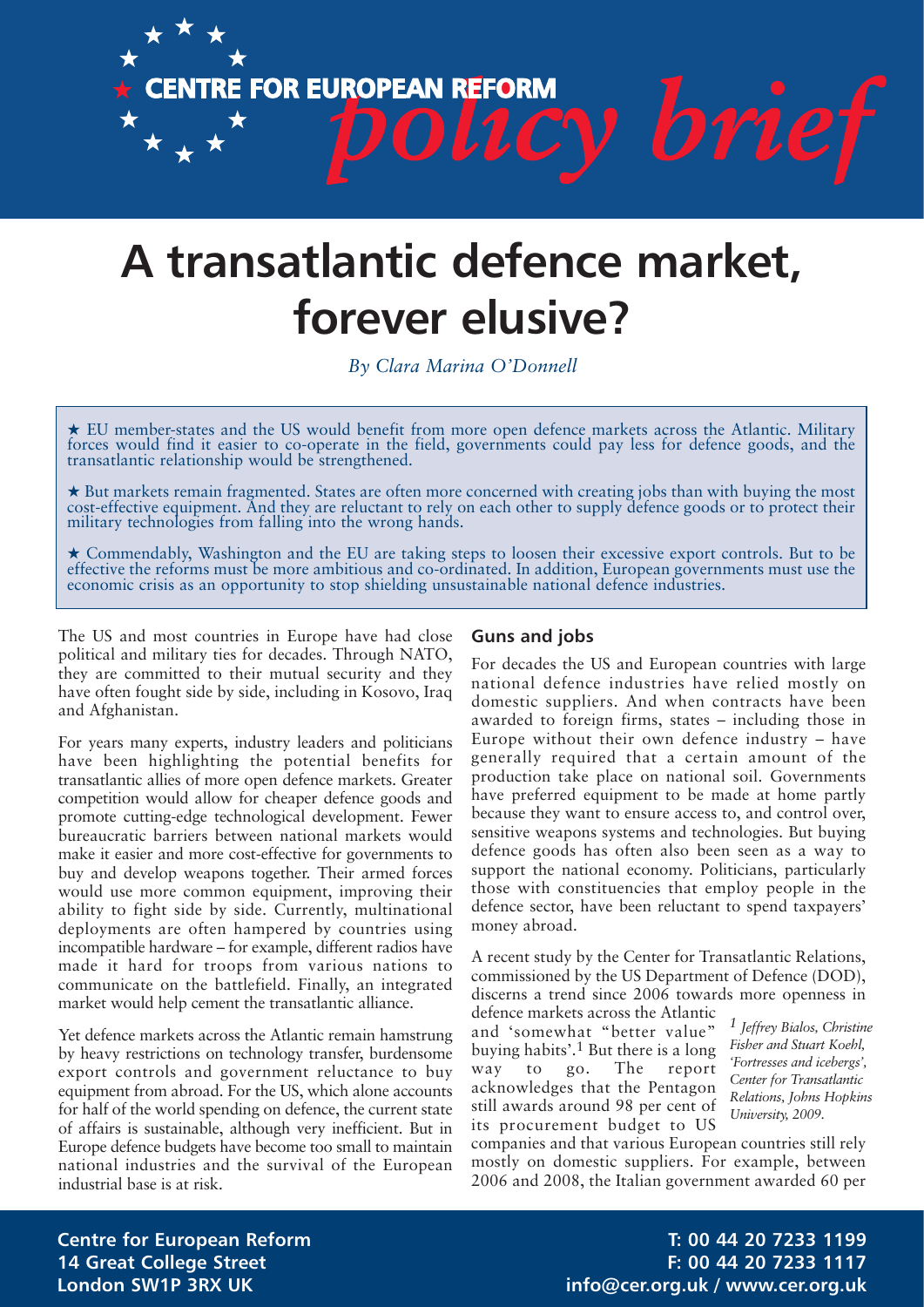cent of its new defence contracts to Italian firms, while 56 per cent of new German defence programmes went to German suppliers.

In addition, local employment remains important. American defence manufacturers sometimes spread their production efforts across various US states in order to strengthen support within Congress for their contracts. Washington officially waives its 'Buy American' requirements towards most countries in NATO. (The Buy American Act requires the US government to prefer US-made products in its purchases.) But in practice, foreign companies must still create jobs in America if they want to win a sizeable defence contract. In Europe, governments frequently ask for compensation policies known as 'offsets'. These oblige foreign firms to invest in the country or transfer technology as part of the sale. Offsets are often worth more than the value of the contract and frequently the investment is not even in the defence sector. For example Saab's offset arrangements with Hungary, in order to lease its Gripen fighter, led

*2 'Quid pro quo: The changing role of offset in the global defence market', Jane's Industry Quarterly, October 2009.*

Electrolux to set up a factory to manufacture refrigerators in the north of the country.2 Defence companies have also built hospitals and schools.

Offsets and broader job creation requirements can damage the armed forces and competition. A company may win a contract not because it has the best product, but because it offered the most generous compensations.

Officially, the EU has recognised offsets as inefficient and costly. Member-states have even taken steps to limit them: in 2009, most governments signed up to a voluntary code of conduct which promised to reduce their scope. Member-states have also agreed on an EU directive on defence procurement, which from 2011 is designed to put an end to compensation policies within the EU. But until recently several members-states, notably Poland and Bulgaria, were still introducing national legislation to make offsets mandatory. In light of the importance several European countries attribute to

*3 Clara Marina O'Donnell, 'The EU finally opens the European defence market', CER policy brief, June 2009.*

offsets, it is likely to take years before national behaviours change. And the European Commission might have to take recalcitrant member-states to the European Court of Justice.<sup>3</sup>

## **The struggle for market access**

Aware of the need to create local jobs and avoid the label of 'foreign suppliers', defence companies in the US and Europe have developed various strategies to break into each other's markets. They have developed partnerships, set up joint ventures and bought local defence firms. European defence companies, increasingly cash-starved at home, have been particularly active in their attempts to sell to the Pentagon. Indeed while annual budgets for defence equipment across the EU are about €40 billion combined, the US spends around  $€165$ billion on procurement. And while member-states spend a total of around  $\epsilon$ 8 billion a year on research and development (R&D), Washington *4 'European – United* spends approximately  $E$ 55 billion.<sup>4</sup> Broadly speaking, European companies have adopted three *Defence Agency,* approaches:

*States defence expenditure in 2008', European December 2009.*

#### *\* The BAE model*

Over the years, BAE Systems has acquired several large American defence companies and become a significant employer in the US.<sup>5</sup> The firm has also underplayed its British origins, stressing American patriotic values in its advertising campaigns. The strategy has been very effective and BAE has become the only European among the top five suppliers to the DOD.

Others have tried to replicate BAE's success, and between 2007 and 2009 alone there were 75 mergers and acquisitions by European firms in

the US.5 British companies, including Rolls-Royce and Meggitt, have found it easier to make big investments, due to close political

*5 'Return of the giants', Jane's Industry Quarterly, May 2010.*

ties between London and Washington. However in the spring of 2008, the Italian firm Finmeccanica broke new ground by becoming the first continental group to buy a sizeable American company, DRS Technologies, in a deal worth \$5.2 billion.

Some European firms believe that the 'BAE strategy' has drawbacks. Washington requires European groups who buy US companies to introduce extensive security firewalls between their American and European operations. (Firewalls prevent staff in different departments from sharing information and European owners from having access to details of sensitive US programmes). As a result, companies such as BAE have only partial knowledge of the activities of their American subsidiaries. And instead of benefiting from synergies, they often have to maintain separate research departments and separate production lines when they supply the US and European markets.

#### *\* The EADS model*

Like BAE, EADS competes for very large DOD contracts. It has notably bid for a deal worth over \$50 billion to build the next generation of air-to-air refuelling tankers. But unlike the British defence giant, the European group has not acquired any large American defence firms. EADS builds factories in America whenever it secures a contract with the Pentagon. But the lack of US subsidiaries has at times made it hard for the European company to win bids.

#### *\* The Thales model*

Thales has adopted a more modest level of ambition than either BAE or EADS. To date, the European defence firm has not succeeded in making any major US acquisitions. So Thales has avoided bidding for large US defence contracts, recognising that its relatively small presence in America and its partial ownership by the French state could limit its chances.

In order to supply the US armed forces with weapons systems, Thales has often teamed up with leading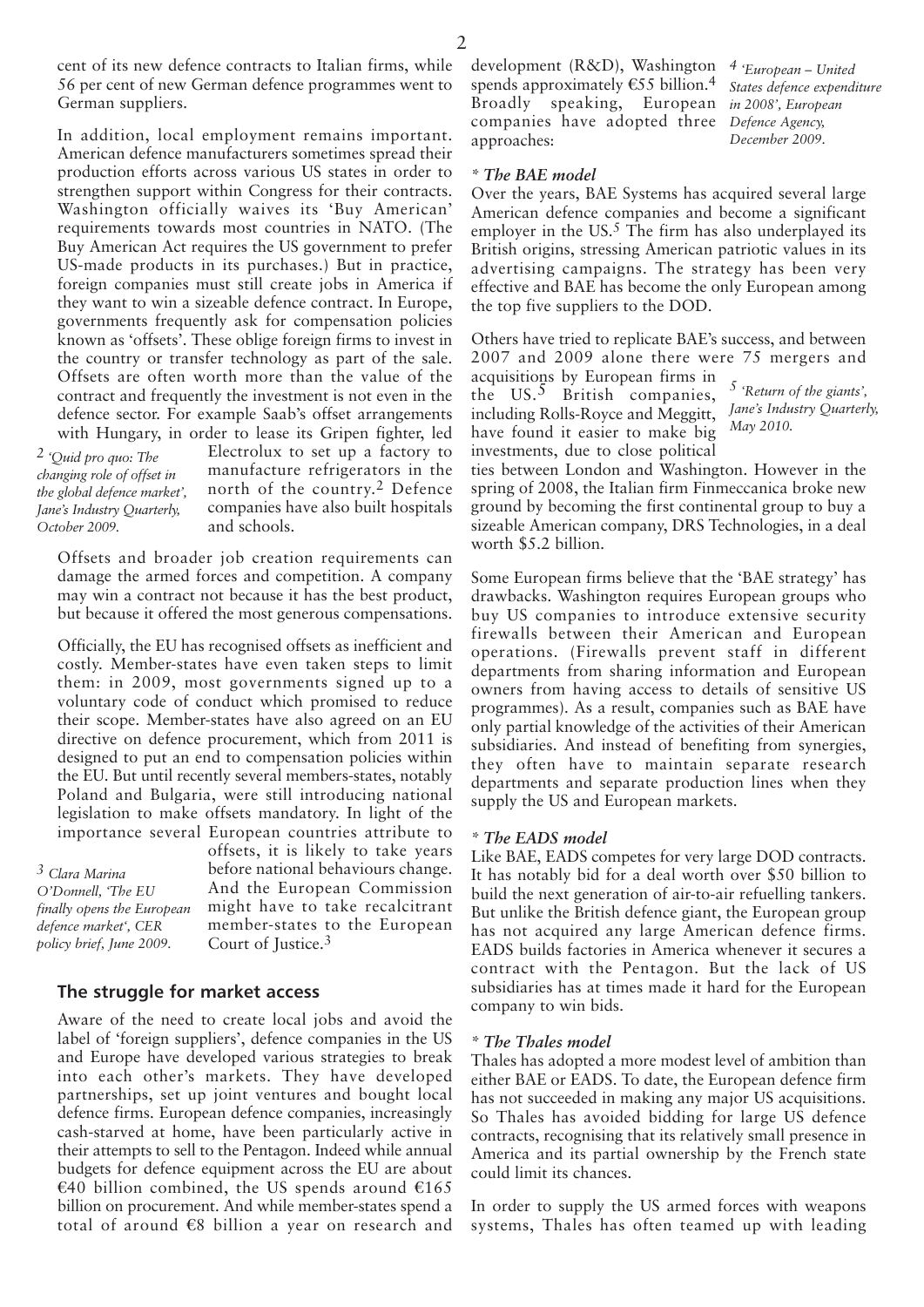American companies. Several years ago, Thales and the US firm Raytheon formed the largest transatlantic joint venture to date, in order to sell radars and other equipment to Europe and the US.

## **Recent breakthroughs**

In recent years, the volume of defence trade across the Atlantic has increased, largely due to the military operations in Iraq and Afghanistan. But in light of the size of procurement budgets in Europe and the US, the trade is still limited. The study by the Center for Transatlantic Relations estimates that between 2002 and 2007, US sales to Europe grew from \$1.2 billion to \$5 billion (peaking at \$6 billion in 2006). Meanwhile European sales to the US increased from \$511 million in 2002 to \$1.2 billion in 2007, of which half were British exports.

The fact that US companies have traditionally sold more equipment to Europe than vice versa has prompted many Europeans to characterise the transatlantic market as a one way street. A certain discrepancy in trade flows is to be expected. After all, the Pentagon's procurement budget makes up half of world arms purchases. As a result American firms, benefiting from Washington's significant investment, have often been able to develop weapons which were not available in Europe, or which were better value.

Over the last five years, European groups have won some substantial contracts in the US. In 2005, the government selected Finmeccanica, as part of a consortium led by Lockheed Martin, to replace the presidential helicopter. The US Army chose EADS North America to build its light utility helicopters in 2006. The following year a joint venture between the Italian company Alenia and the American firm L-3 Communications was asked to supply the DOD with military transport aircraft. And in 2008 the Air Force selected EADS, in partnership with Northrop Grumman, to develop its air-to-air refuelling tankers.

However several setbacks in the past two years have soured the atmosphere across the Atlantic. The White House will purchase fewer transport aircraft than expected and it cancelled the contract for the presidential helicopters because of cost overruns. (The government has issued a new tender.) European companies do not see these cuts as examples of American protectionism. They recognise that the Pentagon has also ended several programmes where US firms were the principal suppliers – including the F22 fighter aircraft and the long range bomber.

But the DOD's revocation of the contract it awarded to EADS and Northrop Grumman to supply the refuelling tanker has been far more controversial. Officially, the Pentagon changed its mind in the autumn of 2008 because the Government Accountability Office disapproved of the tendering process. But many Europeans believe that Boeing (the main competitor) got another chance for no good reason. Worse, when the DOD re-issued the tender in September 2009, the requirements seemed biased in Boeing's favour, prompting Northrop Grumman to withdraw from the competition. Several European leaders, including French President Nicolas Sarkozy, loudly accused the US government of protectionism. The Pentagon, keen to maintain a competitive process, encouraged EADS to submit a bid even without Northrop.

At the time of writing, EADS is planning to go ahead without any US partners. It is the first time a European firm is competing alone for such a large contract. But the outbursts of protectionist rhetoric within Congress during the controversy are a stark reminder that origin still matters in the American debate. Experts have predicted that EADS has little chance of winning the tanker contract and that the company is only taking part in order to secure the DOD's goodwill for future deals. But is it worth noting that, based on past behaviour, neither France nor Germany would be likely to award an equivalent contract to Boeing instead of Europe's aerospace champion.

### **Trust, what trust?**

The most striking feature of the defence markets across the Atlantic is the extent to which governments control the export of military goods and technologies amongst allies. Governments must ensure that sensitive equipment does not fall into the wrong hands. But given the closeness of military ties and the globalised nature of today's defence industry, some of the current checks are disproportionate. They merely hamper industrial collaboration and co-operation amongst troops in combat operations. Commendably, the EU and the US are taking steps to improve their export controls, but to be effective their reforms must be ambitious and coordinated.

Until now most EU governments have required a national export authorisation whenever military goods were moved between two member-states. This has applied not only to major equipment, but also to spare parts and components. Yet export requests within the EU are hardly ever rejected. Last year governments acknowledged that such onerous controls were unnecessary. They have agreed a *6 Broadly speaking, goods*

directive which from 2012 should create a more efficient system: all member-states will introduce general and global export licences.6 The hope is that only sensitive goods will still require individual authorisations.

*which benefit from a general licence can move across EU borders without exporters having to ask for specific licences to do so. Global licences are granted to defence companies and allow them to transfer several goods to various recipients over several years.*

But for the initiative to be effective, EU countries will have to trust their neighbours to ensure that their defence equipment is not re-exported to undesirable destinations. That trust does not yet exist across the whole of the Union. Some states, such as Germany and the UK, are known to have very reliable export controls. But others suffer from lower standards, in particular some of the new member-states such as Romania and Bulgaria. All governments have promised to develop thorough controls before the new system comes into force. They must deliver on that commitment. Otherwise national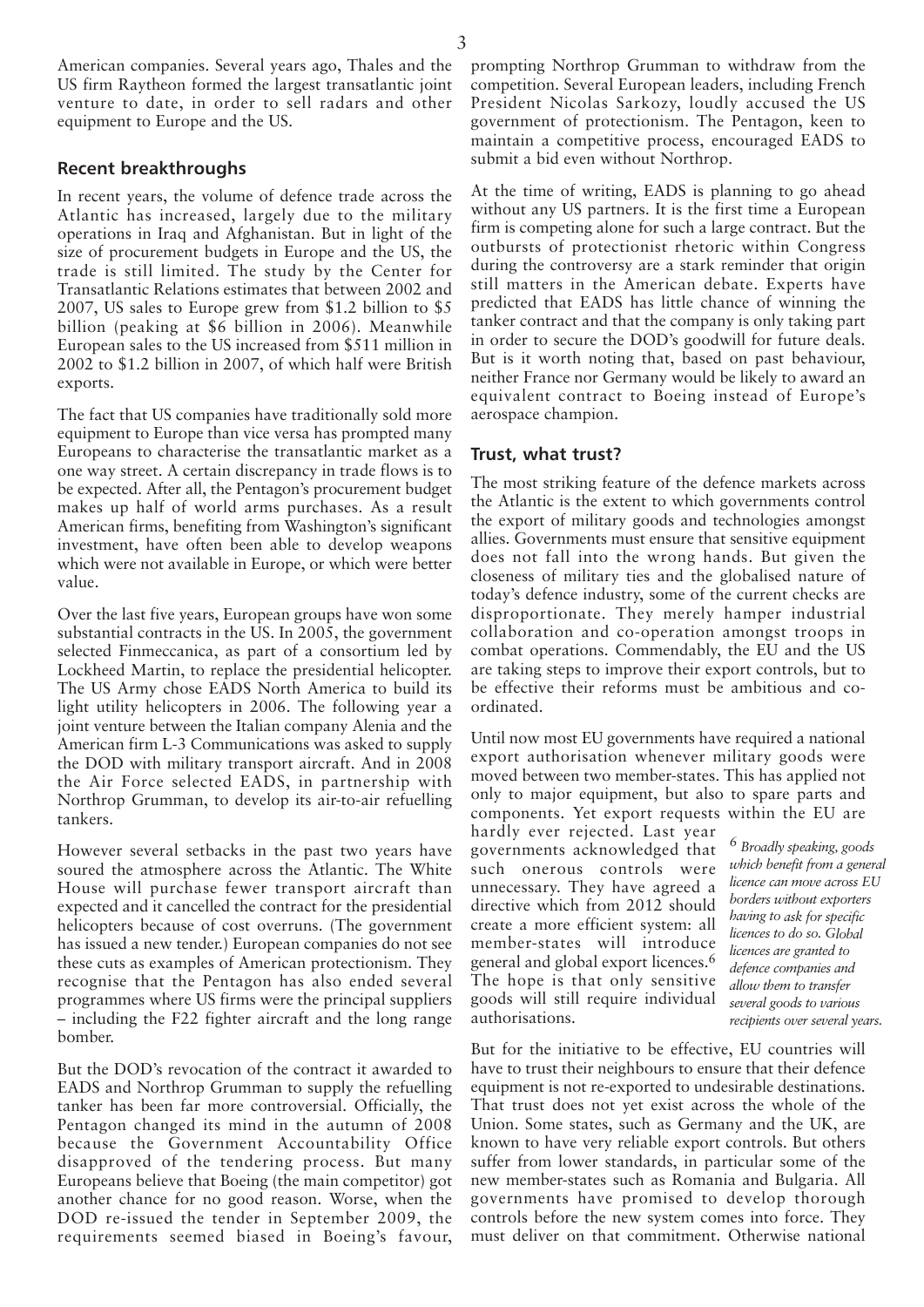US export controls are even more cumbersome than those in Europe. Through International Traffic in Arms Regulations (ITAR), Washington requires individual authorisations for even the most anodyne spare parts and components, including bolts or rubber hoses designed for military aircraft. In addition when a US component is shipped to a new country it frequently requires a new authorisation – even sometimes when a bolt is moving between plants of the same company with operations in Germany and Spain. Washington authorises over 95 percent of export requests to Europe. But as the requests are treated in the same way as those to other parts of the world, including the Middle East, they sometimes take months to be processed by the different government agencies involved. And to the great confusion of exporters, sometimes one department grants an export request while another one turns it down.

For years many American think-tanks have highlighted the shortcomings and the costs of a system designed for the Cold War: by wasting time on trivial items, US

*7 See for example 'Beyond "fortress America": National security controls on science and technology in a globalized world', The National Academies Press, 2009.*

officials have fewer resources to focus on sensitive cases.7 Some foreign companies are reluctant to sell equipment to the US because they do not want to have to comply with ITAR. American firms find it harder to compete in foreign markets, including Europe, because

governments prefer to avoid US parts for fear of Washington's export controls slowing down future repairs or re-exports. European manufacturers market some of their goods as 'ITAR-free', meaning that the potential buyer need not worry about dealing with cumbersome US legislation.

American military technology is also subject to very onerous export restrictions. As mentioned earlier, European manufacturers that collaborate with US ones have to put in place extensive firewalls, while those which own US firms outright often must set up proxy boards. These need to be made up of American citizens: they run the company and decide what sensitive weapons to produce, while the European owner only has access to financial information. In addition, a lot of sophisticated American equipment sold to allies has 'black boxes' installed: the armed forces who buy the goods, such as combat aircraft and radars, are given enough information to operate the weapon system but they do not have access to the IT systems and codes which underpin it.

Again such heavy controls have costly side-effects. For example, extensive firewalls hinder synergies in research and development efforts. This eliminates one of the main benefits of transatlantic industrial collaboration. European defence ministries that buy American weapons are dependent on Washington for upgrades and repairs. If a US built fighter jet breaks down, it often cannot be fixed in the combat zone because that would require access to protected information. Instead, the aircraft has to be shipped to the United States to be repaired by

American engineers. If equipment is out of action for long periods of time, military operations can suffer. This affects US security too, as often American armed forces are fighting side-by-side with European partners. Even Britain – Washington's closest ally – has often failed to gain access to the technology underpinning US military systems. The British government has publicly decried such treatment.

#### **America tries to move into the 21st century**

The Obama administration has acknowledged the harmful implications of current US export controls and it is trying to overhaul the outdated rules. Previous American governments have already tried to streamline ITAR. But while some initiatives have made the system slightly more efficient, their overall impact has been limited. In April 2010 Secretary of Defence Robert Gates stressed the urgent need for reform, arguing that the current arrangements were failing to prevent harmful exports while holding back useful ones. Gates has laid out a series of ambitious plans. Over the next year, the government wants to simplify the web of bureaucracy, notably by creating a single licensing agency. The administration also aims to loosen checks on nonsensitive equipment in order to focus on critical technologies, which Gates has referred to as the 'crown jewels'.

The proposed changes would be a significant improvement. But several of the reforms will need approval from Capitol Hill and traditionally Congress has been very reluctant to loosen export controls, blocking several attempts by previous US administrations. There are fewer strong opponents in the House of Representatives and the Senate than in the past. But the slow ratification of the UK-US defence trade treaty is not encouraging (see box page 5).

Even if Congress endorses the reforms, they will only be effective if the 'crown jewels' are defined narrowly. For transatlantic partners to reap the benefits of defence cooperation, Washington must also allow its European allies to access some of its sensitive technology and co-operate on advanced weapons. But there is a significant risk that only the least sensitive US equipment will be granted more lenient checks. The DOD shares the concerns of many Western Europeans about the weak export controls within some Central and East European countries. Many in Washington also fear that their allies might choose to reexport more American technology than the US would like to countries such as China and Venezuela. The Senate and the government are particularly wary of some political choices of the French government.

France exports dual-use goods, *8 Dual-use goods can have* including satellites, to China.8 It is *both civilian and military* also currently considering the sale of *applications.*warships to Russia.

#### **The need to co-ordinate EU and US reforms**

In order to maximise the potential of the reforms being introduced on both sides of the Atlantic and to lay the ground for future improvements, the EU and the US must co-ordinate their efforts and develop more mutual trust.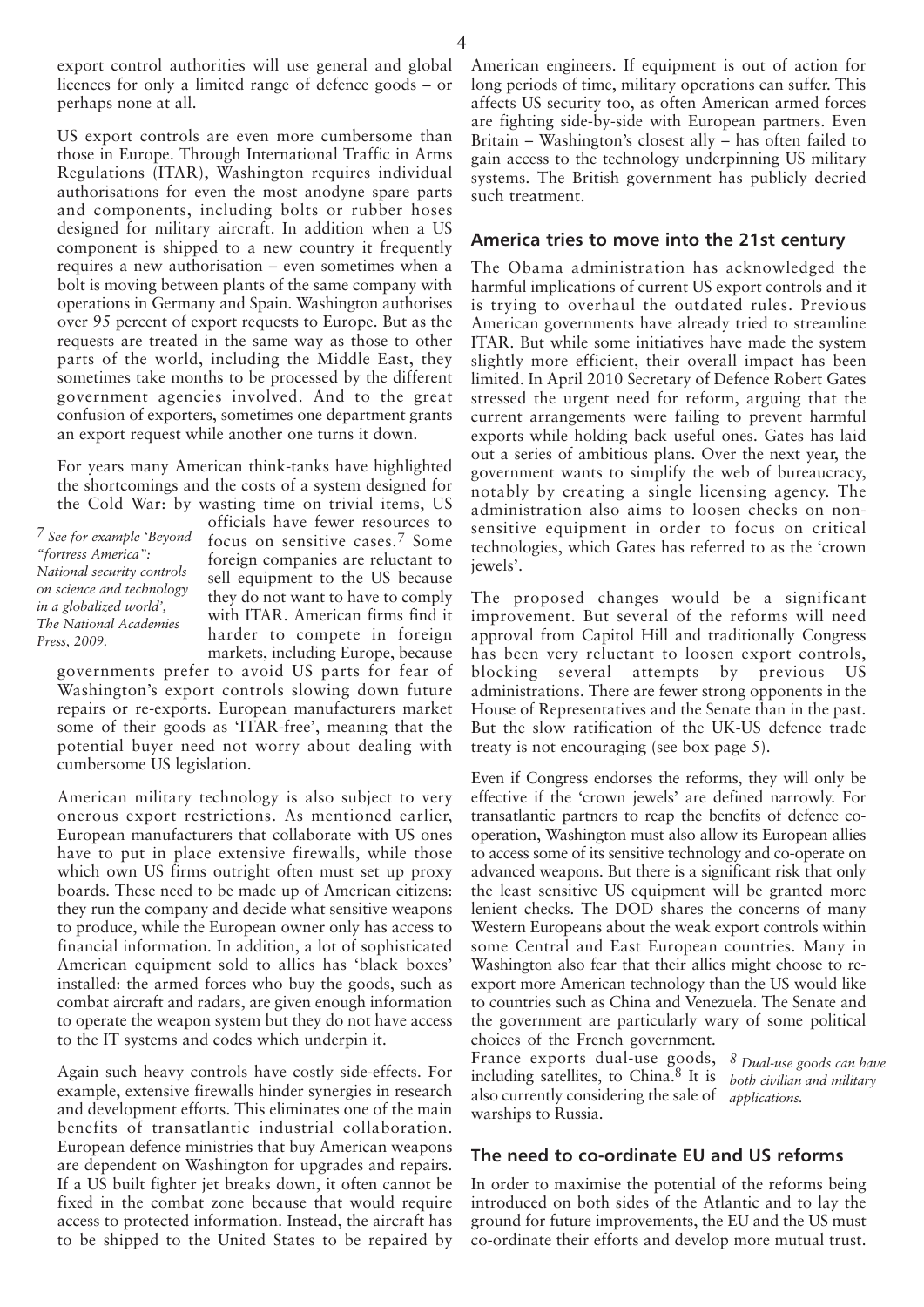### **The US struggles to loosen controls with the UK**

US export controls towards its closest ally most starkly illustrate American reluctance to share technology. For years, Britain has been asking for lighter controls, highlighting close political ties as well as extensive military cooperation and intelligence sharing. But efforts by successive US presidents to loosen checks have foundered due to opposition from Congress.

The Obama administration is trying to ratify a treaty agreed in 2007, under President George W Bush, designed to facilitate defence trade between the US and the UK. Under the new rules, trusted companies would no longer require authorisations to move a variety of goods between both countries. The bill would make it faster for British armed forces to receive equipment from America. It would also make it easier for manufacturers from both countries to bid jointly for contracts. (Under current rules, defence firms are often required to ask for a government authorisation merely in order to hold talks about the possibility of partnering.)

But the Senate has resisted ratifying the treaty for three years. It is concerned that the bill will weaken its control over defence exports to the UK. The Senate is also holding up a similar deal between the US and Australia. Few Washington insiders expect either agreement to be ratified soon.

Even if the UK-US treaty did enter into force, it might not significantly improve things. A lot of sensitive technology would be not be covered by the agreement. The British and American governments have not yet said which technologies would be excluded. But many in the defence industry expect that, amongst other things, some jet engine technology would not benefit from more lenient export controls. If that were the case, some defence companies, including the engine manufacturer Rolls-Royce, would barely benefit from the treaty. The bilateral agreement would also introduce new and expensive bureaucracy for firms which wanted to qualify as members of the 'trusted community'.

In addition, the treaty could create divisions within the European defence market. Defence equipment (including components and know-how) which arrived in Britain through the bilateral agreement would be subject to ITAR regulations as soon as it was re-exported to European countries. Defence companies in the UK would therefore need to manage two sets of export control rules (EU and UK-US). Some industry representatives fear that British firms might find it increasingly difficult to co-operate with other EU companies without infringing ITAR. Small and medium sized companies might have to choose between supplying the UK-US market or the European market.

As part of the Obama administration's efforts to reform American export controls, Gates has confirmed the government's ambition to ratify the UK-US treaty. But it might be better for the administration to abandon the treaty and focus on an ambitious reform of ITAR.

In particular, Washington and Brussels should ensure that American defence goods benefit from the EU's new streamlined export controls. When all member-states start using global and general licences, they will be able to move non-sensitive defence equipment within the EU faster. But if Europeans still have to ask the DOD for individual authorisations in order to move goods with US components, it will weaken the impact of the EU's reforms. In the longer term, US defence companies could suffer. In an attempt to maximise the potential of the EU's streamlined controls, European governments and defence companies could increase their preference for ITAR-free goods.

The simplest solution would be more lenient US export controls. But if Gates' proposals to reform ITAR fail to deliver, Washington should opt-in to certain aspects of the EU's new system. In June 2009, the CER proposed

*9 Clara Marina O'Donnell, 'The EU finally opens the European defence market', CER policy brief, June 2009.*

that as a first step, the EU and the US should have common certifications for major defence companies. These firms would then benefit from fast-tracked export authorisations.9 Speaking in a

personal capacity, some US officials have suggested that Washington could take part in the EU's new system by issuing its own general and global licences. This would allow some American defence equipment to move more freely within the EU.

But currently the Pentagon fears that the EU's new system will lower the effectiveness of European export controls. US officials are concerned that looser controls amongst EU member-states will increase the risk of technology leaking out of the EU into the wrong hands. If Europeans want the US to take part – and if they want it to take more ambitious steps in dismantling barriers to transatlantic defence co-operation in the future – they must address the existing trust issues.

The best way to reassure the US about the inadequate technical standards of export controls within some European countries is for EU governments to implement thoroughly the EU's new streamlined system of controls. If efficient pan-EU controls are proven to be effective, the US will feel more confident about exploring possible synergies.

But Europe and Washington must also address their political disagreements on what exports to third countries are unsafe. It will be difficult for Paris and Washington to overcome their disagreements. But in an attempt to forge at least some compromises over the years, Europeans and the US should hold sustained exchanges on the